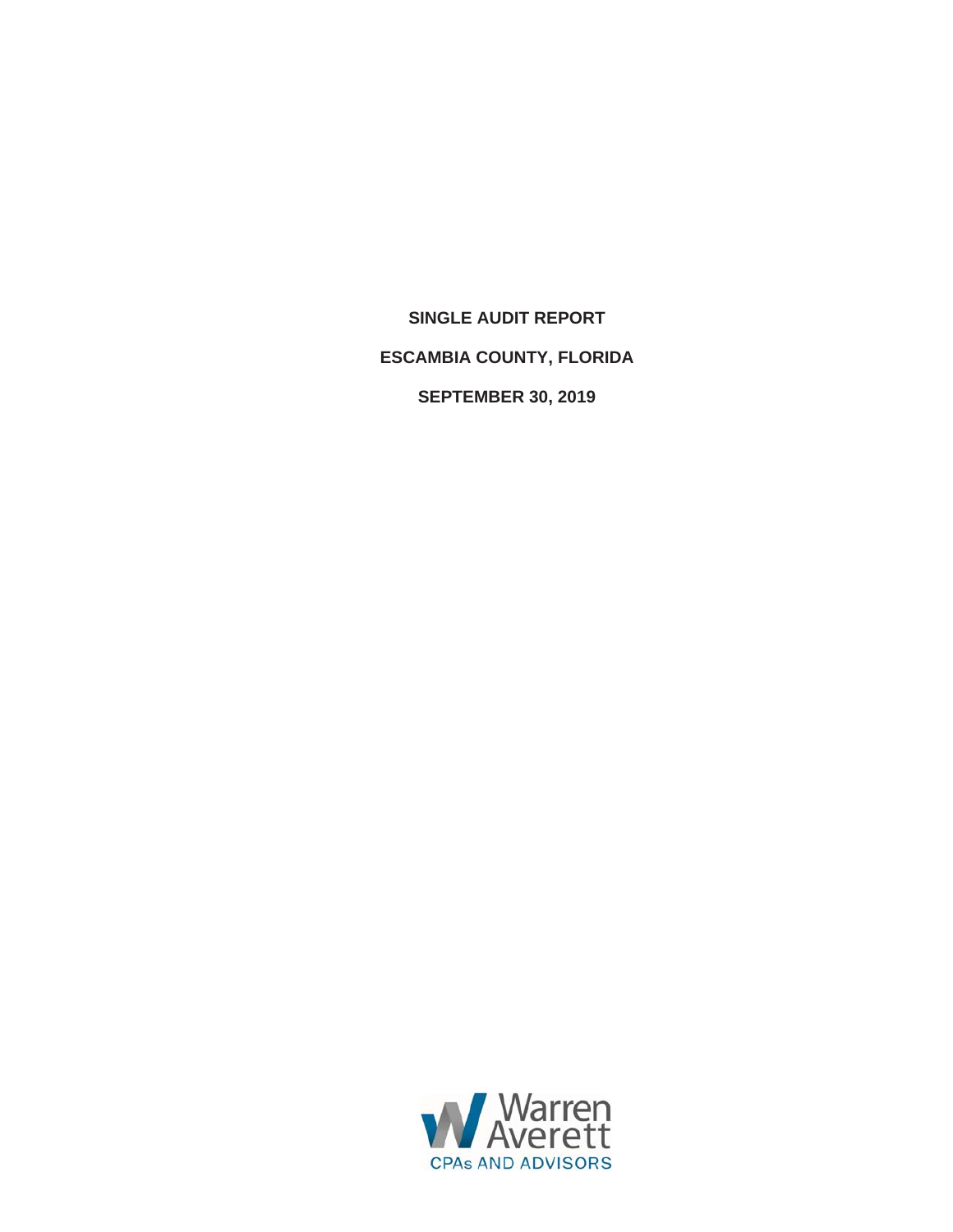## **SINGLE AUDIT REPORT ESCAMBIA COUNTY, FLORIDA SEPTEMBER 30, 2019**

# **TABLE OF CONTENTS**

| <b>INDEPENDENT AUDITORS' REPORT ON COMPLIANCE</b><br>FOR EACH MAJOR FEDERAL PROGRAM AND STATE<br><b>PROJECT AND ON INTERNAL CONTROL OVER COMPLIANCE</b> |   |
|---------------------------------------------------------------------------------------------------------------------------------------------------------|---|
| <b>REQUIRED BY THE UNIFORM GUIDANCE AND</b><br><b>CHAPTER 10.550, RULES OF THE AUDITOR GENERAL</b>                                                      |   |
| <b>SCHEDULE OF EXPENDITURES OF FEDERAL AWARDS AND</b><br><b>STATE FINANCIAL ASSISTANCE</b>                                                              | 4 |
| NOTES TO THE SCHEDULE OF EXPENDITURES OF FEDERAL AWARDS<br>AND STATE FINANCIAL ASSISTANCE                                                               | 8 |
| <b>SCHEDULE OF FINDINGS AND QUESTIONED COSTS</b>                                                                                                        | 9 |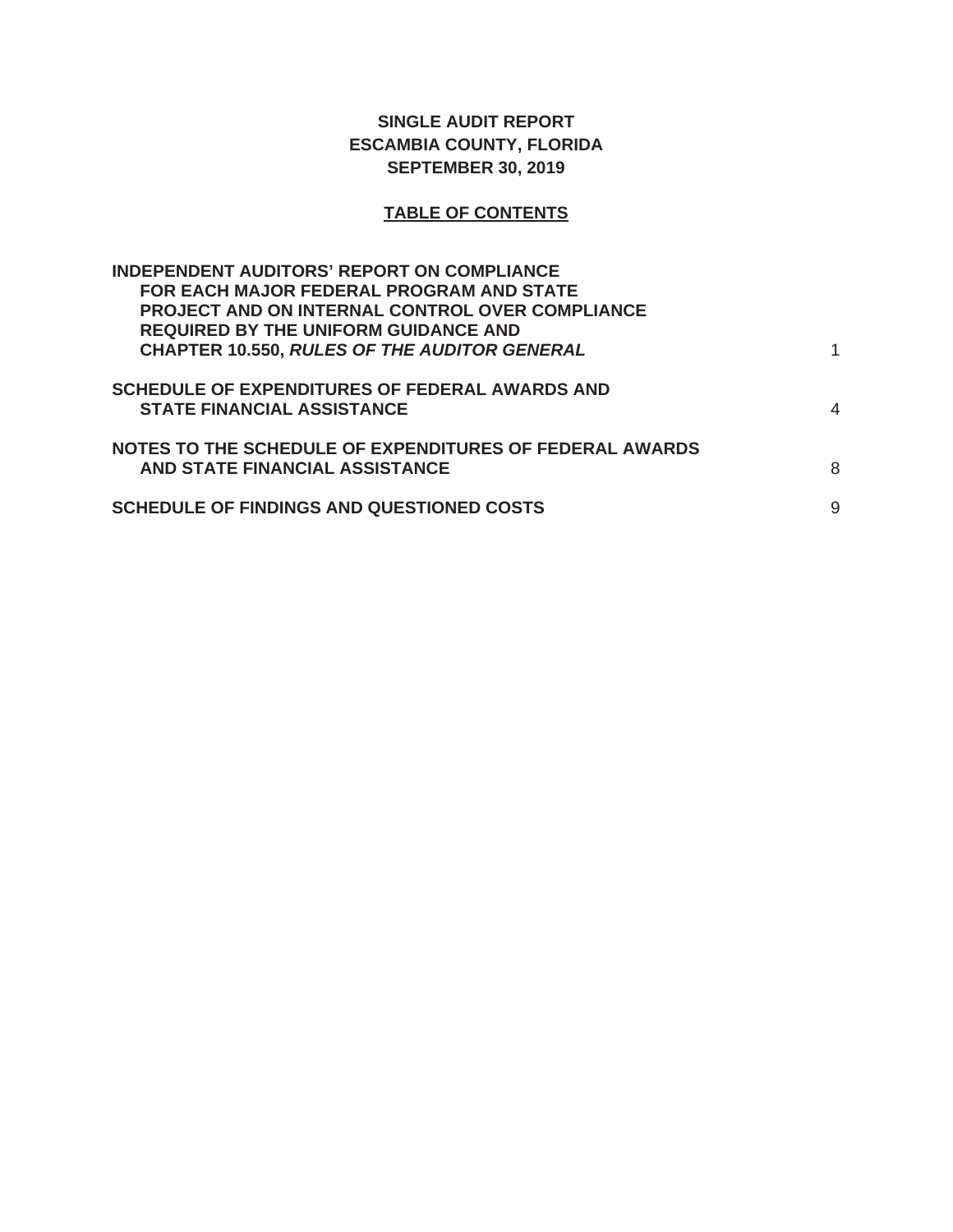

### **INDEPENDENT AUDITORS' REPORT ON COMPLIANCE FOR EACH MAJOR FEDERAL PROGRAM AND STATE PROJECT AND ON INTERNAL CONTROL OVER COMPLIANCE REQUIRED BY THE UNIFORM GUIDANCE AND CHAPTER 10.550,**  *RULES OF THE AUDITOR GENERAL*

Honorable Board of County Commissioners Escambia County, Florida

## **Report on Compliance for Each Major Federal Program and State Project**

We have audited the compliance of Escambia County, Florida (hereinafter referred to as "County"), with the types of compliance requirements described in the U. S. Office of Management and Budget (OMB) *Compliance Supplement*, and the requirements described in the State of Florida Department of Financial Services' *State Projects Compliance Supplement* that could have a direct and material effect on each of the County's major federal programs and state projects for the year ended September 30, 2019. The County's major federal programs and state projects are identified in the summary of auditor results section of the accompanying schedule of findings and questioned costs.

## *Management's Responsibility*

Management is responsible for compliance with federal and state statutes, regulations and the terms and conditions of its federal and state awards applicable to its federal programs and state projects.

#### *Auditors' Responsibility*

Our responsibility is to express an opinion on compliance for each of the County's major federal programs and state projects based on our audit of the types of compliance requirements referred to above. We conducted our audit of compliance in accordance with auditing standards generally accepted in the United States of America; the standards applicable to financial audits contained in *Government Auditing Standards,* issued by the Comptroller General of the United States; the audit requirements of Title 2 U.S. *Code of Federal Regulations* Part 200, *Uniform Administrative Requirements, Cost Principles, and Audit Requirements for Federal Awards* (Uniform Guidance); and Chapter 10.550*, Rules of the Auditor General*. Those standards, the Uniform Guidance and Chapter 10.550, *Rules of the Auditor General*, require that we plan and perform the audit to obtain reasonable assurance about whether noncompliance with the types of compliance requirements referred to above that could have a direct and material effect on a major federal program or state project occurred. An audit includes examining, on a test basis, evidence about the County's compliance with those requirements and performing such other procedures, as we considered necessary in the circumstances.

We believe that our audit provides a reasonable basis for our opinion on compliance for each major federal program and state project. However, our audit does not provide a legal determination of the County's compliance with those requirements.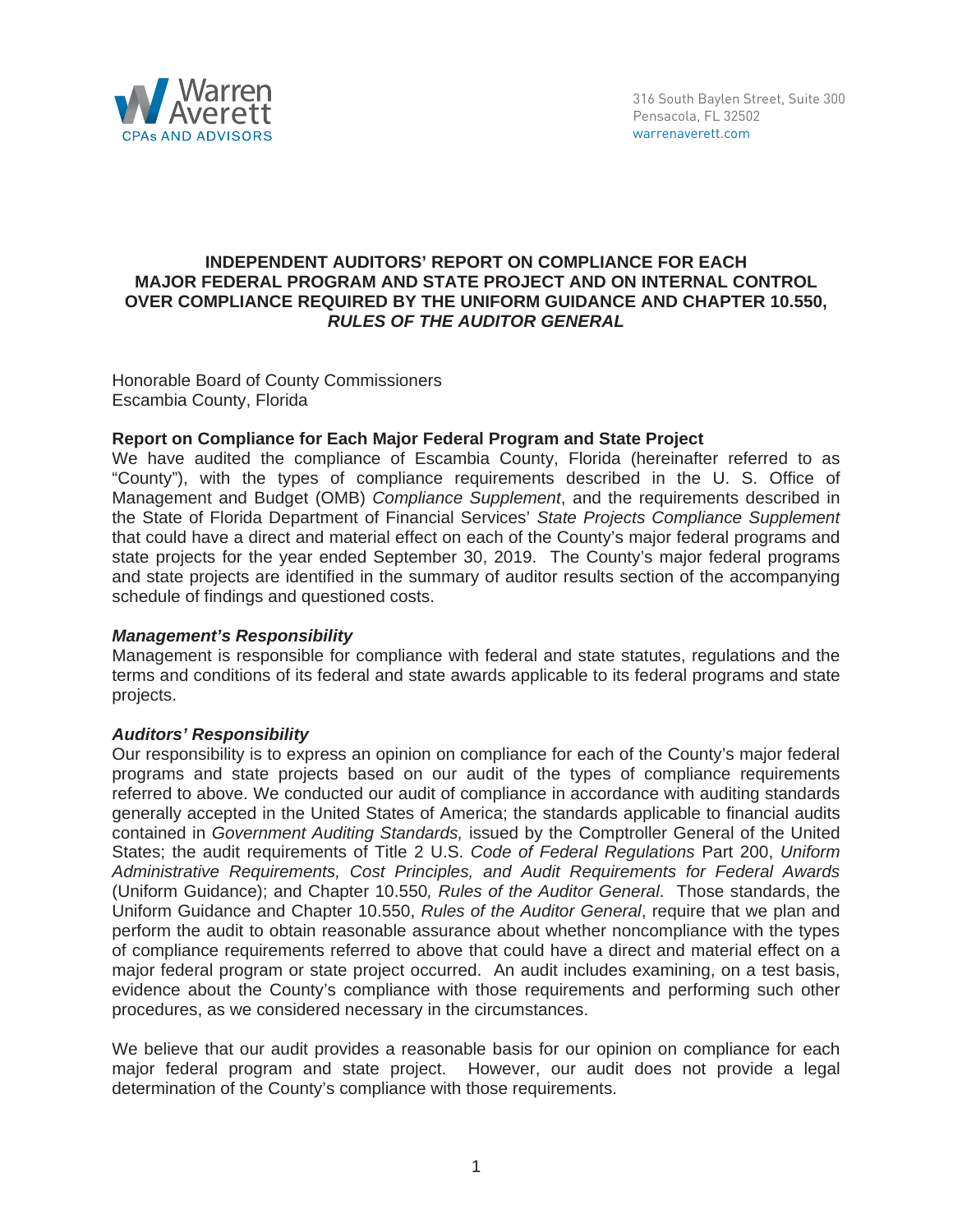## *Opinion on Each Major Federal Program and State Project*

In our opinion, the County complied, in all material respects, with the types of compliance requirements referred to above that could have a direct and material effect on each of its major federal programs and state projects for the year ended September 30, 2019.

#### **Report on Internal Control over Compliance**

Management of the County is responsible for establishing and maintaining effective internal control over compliance with the types of compliance requirements referred to above. In planning and performing our audit of compliance, we considered the County's internal control over compliance with requirements that could have a direct and material effect on each major federal program or state project to determine the auditing procedures that are appropriate in the circumstances for the purpose of expressing our opinion on compliance for each major federal program and state project and to test and report on internal control over compliance in accordance with the Uniform Guidance and the Florida Department of Financial Services *State Projects Compliance Supplement*, but not for the purpose of expressing an opinion on the effectiveness of internal control over compliance. Accordingly, we do not express an opinion on the effectiveness of the County's internal control over compliance.

A *deficiency in internal control over compliance* exists when the design or operation of a control over compliance does not allow management or employees, in the normal course of performing their assigned functions, to prevent or detect and correct noncompliance with a type of compliance requirement of a federal program or state project on a timely basis. A *material weakness in internal control over compliance* is a deficiency or combination of deficiencies in internal control over compliance, such that there is a reasonable possibility that material noncompliance with a type of compliance requirement of a federal program or state project will not be prevented or detected and corrected on a timely basis. A *significant deficiency in internal control over compliance* is a deficiency or a combination of deficiencies in internal control over compliance with a type of compliance requirement of a federal program or state project that is less severe than a material weakness in internal control over compliance, yet important enough to merit attention by those charged with governance.

Our consideration of the internal control over compliance was for the limited purpose described in the first paragraph of this section and was not designed to identify all deficiencies in internal control over compliance that might be material weaknesses or significant deficiencies. We did not identify any deficiencies in internal control over compliance that we consider to be material weaknesses. However, material weaknesses may exist that have not been identified.

#### **Report on Schedule of Expenditures of Federal Awards and State Financial Assistance Required by the Uniform Guidance and Chapter 10.550, Rules of the Auditor General**

We have audited the financial statements of the governmental activities, the business-type activities, each major fund, and the aggregate remaining fund information of Escambia County, Florida, as of and for the year ended September 30, 2019, and the related notes to the financial statements, which collectively comprise the County's basic financial statements. We issued our report thereon dated February 10, 2020, which contained unmodified opinions on those financial statements. Our audit was conducted for the purpose of forming opinions on the financial statements that collectively comprise the basic financial statements. The accompanying Schedule of Expenditures of Federal Awards and State Financial Assistance is presented for the purposes of additional analysis as required by the Uniform Guidance and Chapter 10.550, *Rules of the Auditor General*, and is not a required part of the basic financial statements.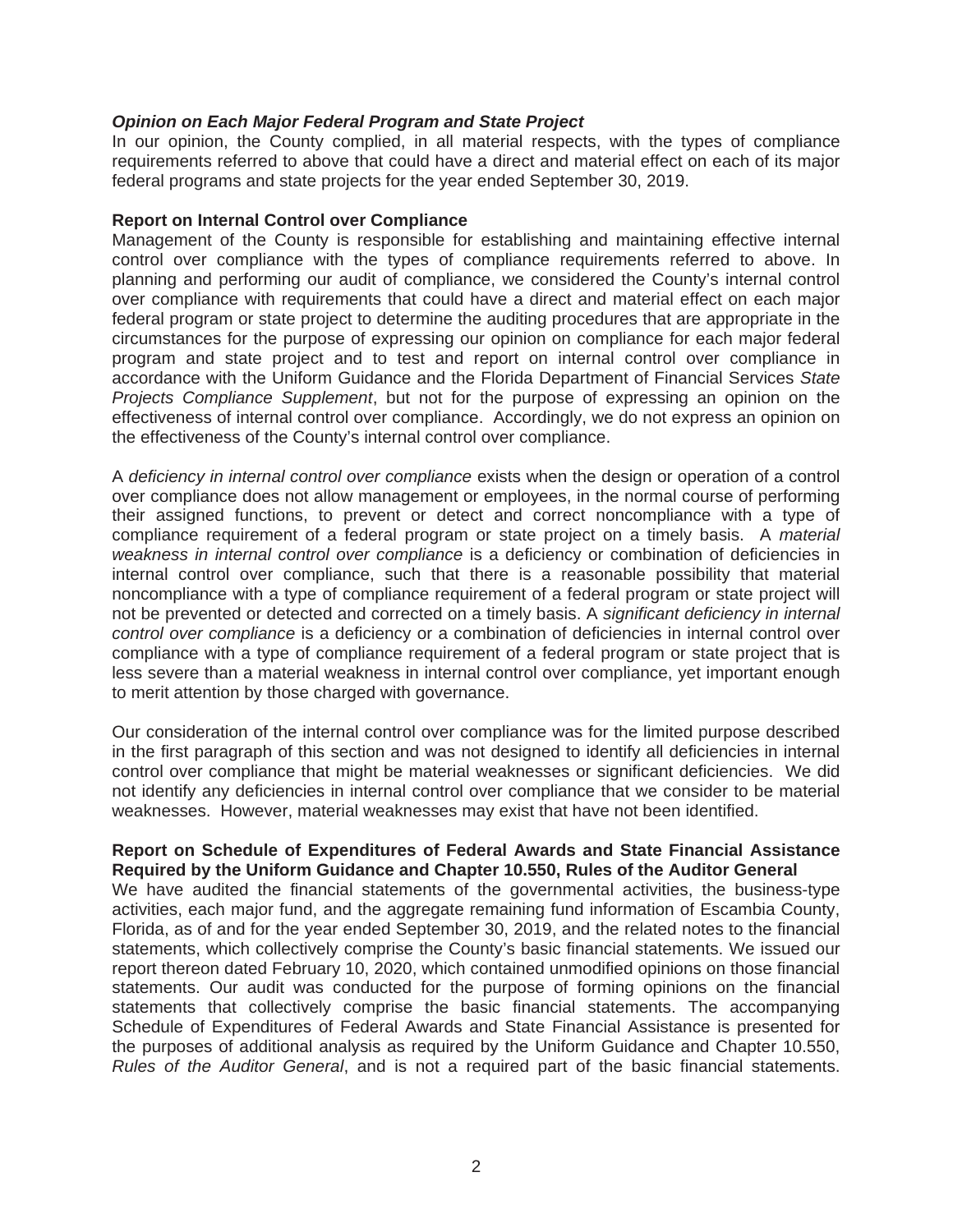Such information is the responsibility of management and was derived from and relates directly to the underlying accounting and other records used to prepare the basic financial statements. The information has been subjected to the auditing procedures applied in the audit of the financial statements and certain additional procedures, including comparing and reconciling such information directly to the underlying accounting and other records used to prepare the basic financial statements or to the basic financial statements themselves, and other additional procedures in accordance with auditing standards generally accepted in the United States of America. In our opinion, the Schedule of Expenditures of Federal Awards and State Financial Assistance is fairly stated in all material respects in relation to the basic financial statements as a whole.

#### **Purpose of this Report**

The purpose of this report on internal control over compliance is solely to describe the scope of our testing of internal control over compliance and the results of that testing based on the requirements of the Uniform Guidance and Chapter 10.550, *Rules of the Auditor General.*  Accordingly, this report is not suitable for any other purpose.

Warren averett, LLC

Pensacola, Florida February 10, 2020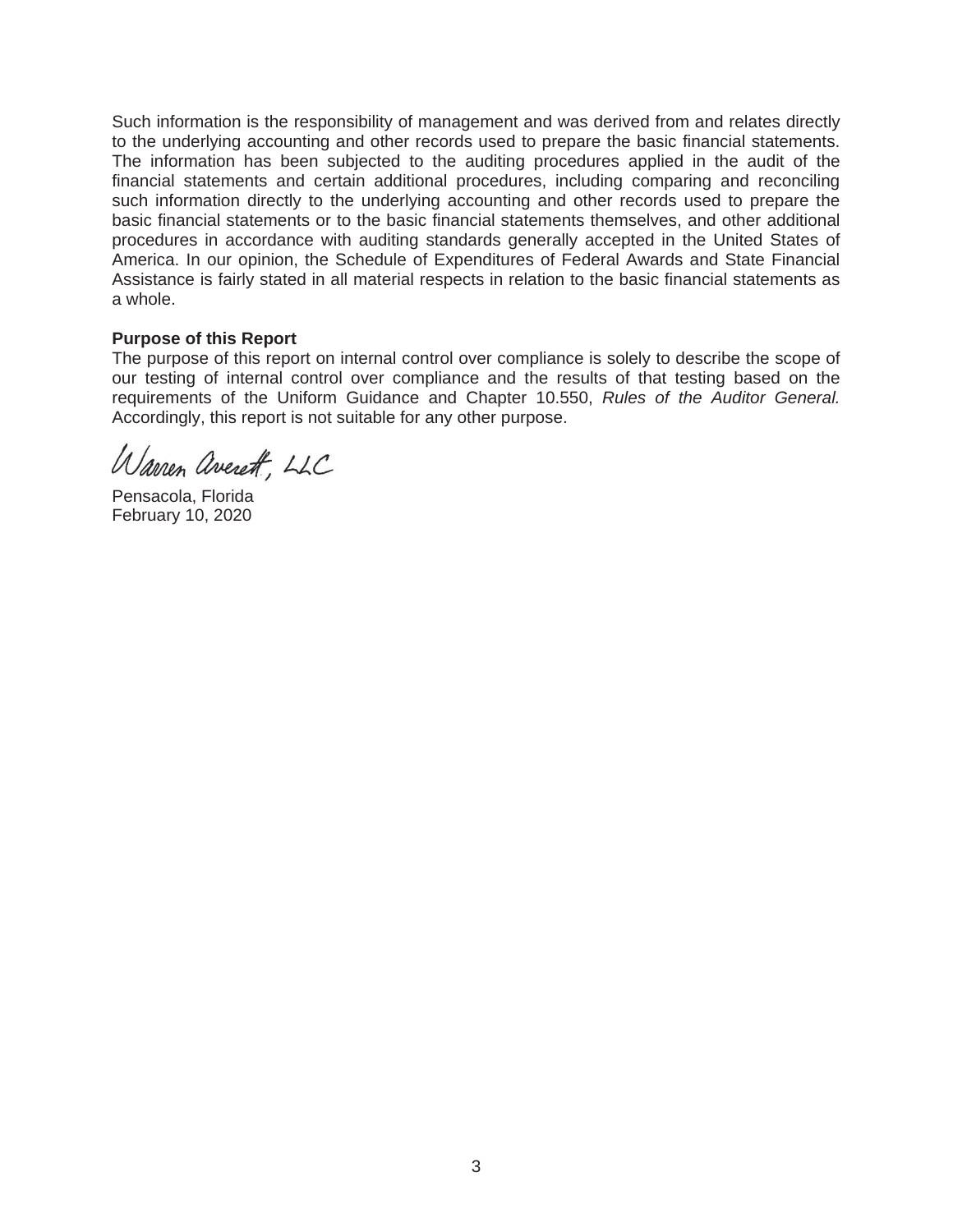## **ESCAMBIA COUNTY, FLORIDA SCHEDULE OF EXPENDITURES OF FEDERAL AWARDS AND STATE FINANCIAL ASSISTANCE FOR THE YEAR ENDED SEPTEMBER 30, 2019**

| <b>Federal and State Grantor/Pass-Through</b><br><b>Grantor/Program Title</b>                                                           | <b>CSFA</b><br><b>Number</b> | Contract /<br><b>Grant Number</b>            | <b>Expenditures</b>      | <b>Passed Through</b><br>to Subrecipients |
|-----------------------------------------------------------------------------------------------------------------------------------------|------------------------------|----------------------------------------------|--------------------------|-------------------------------------------|
| <b>FEDERAL AWARDS</b>                                                                                                                   |                              |                                              |                          |                                           |
| <b>Gulf Coast Ecosystem Restoration Council</b>                                                                                         |                              |                                              |                          |                                           |
| Passed Through Florida Department of Environmental Protection:<br>Gulf Coast Ecosystem Restoration Council Comprehensive Plan Component |                              |                                              |                          |                                           |
| Program                                                                                                                                 | 87.051                       | G0448                                        | \$<br>41,225             | - \$                                      |
| U.S. Department of Agriculture                                                                                                          |                              |                                              |                          |                                           |
| Direct Programs:<br><b>Emergency Watershed Program</b>                                                                                  | 10.923                       | NR184209XXXXC038                             | 423,918                  |                                           |
|                                                                                                                                         |                              |                                              |                          |                                           |
| U.S. Department of Health and Human Services<br>Passed Through Florida Department of Revenue:                                           |                              |                                              |                          |                                           |
| <b>Child Support Enforcement</b>                                                                                                        | 93.563                       | CST <sub>17</sub>                            | 48,504                   |                                           |
| Child Support Enforcement                                                                                                               | 93.563                       | COC17                                        | 402,164                  |                                           |
|                                                                                                                                         |                              |                                              | 450,668                  |                                           |
| Passed Through Big Bend Community Based Care, Inc.:                                                                                     |                              |                                              |                          |                                           |
| Block Grants for Community Mental Health Services                                                                                       | 93.958                       | A0150                                        | 42,665                   |                                           |
| U.S. Department of Homeland Security                                                                                                    |                              |                                              |                          |                                           |
| Passed Through Florida Division of Emergency Management:                                                                                |                              |                                              |                          |                                           |
| <b>Flood Mitigation Assistance</b>                                                                                                      | 97.029                       | 16FM-J8-01-27-01-265                         | 398,186                  |                                           |
| <b>Flood Mitigation Assistance</b>                                                                                                      | 97.029                       | 18FM-S7-01-27-01-081                         | 113,646                  |                                           |
| <b>Flood Mitigation Assistance</b>                                                                                                      | 97.029                       | 18FM-S3-01-27-01-019                         | 8,209                    |                                           |
|                                                                                                                                         |                              |                                              | 520,041                  |                                           |
| Passed Through Florida Division of Emergency Management:                                                                                |                              |                                              |                          |                                           |
| Disaster Grants-Public Assistance                                                                                                       | 97.036                       | 13-IS-3S-01-27-02-558                        | 2,744,481                |                                           |
| Disaster Grants-Public Assistance                                                                                                       | 97.036                       | 15SP-8Z-01-27-02-514                         | 26,214,242<br>28,958,723 |                                           |
|                                                                                                                                         |                              |                                              |                          |                                           |
| Passed Through Florida Division of Emergency Management:                                                                                |                              |                                              |                          |                                           |
| <b>Hazard Mitigation Grant</b>                                                                                                          | 97.039                       | 16HM-H4-01-27-01-452                         | 1,489,656                |                                           |
| <b>Hazard Mitigation Grant</b>                                                                                                          | 97.039                       | 16HM-H4-01-27-01-XXX                         | 14,893                   |                                           |
| <b>Hazard Mitigation Grant</b><br><b>Hazard Mitigation Grant</b>                                                                        | 97.039<br>97.039             | 17HM-H4-01-27-01-314<br>18HM-H4-01-27-01-XXX | 226,721<br>14,658        |                                           |
|                                                                                                                                         |                              |                                              | 1,745,928                |                                           |
|                                                                                                                                         |                              |                                              |                          |                                           |
| Passed Through Florida Division of Emergency Management:<br><b>Emergency Management Performance Grants</b>                              | 97.042                       | G0021                                        | 17,224                   |                                           |
| <b>Emergency Management Performance Grants</b>                                                                                          | 97.042                       | 19-FG-AF-01-27-01-097                        | 67,633                   |                                           |
| Passed Through Florida Commission on Community Service DBA Volunteer<br>Florida:                                                        |                              |                                              |                          |                                           |
| <b>Emergency Management Performance Grants</b>                                                                                          | 97.042                       | CERT Contract Agreement 2018-2019            | 5,000                    |                                           |
|                                                                                                                                         |                              |                                              | 89,857                   |                                           |
| Direct Programs:<br>Homeland Security Grant Program                                                                                     | 97.067                       | 19-DS-X1-27-01-128                           | 998                      |                                           |
|                                                                                                                                         |                              |                                              |                          |                                           |
| U.S. Department of Housing and Urban Development<br>Direct Programs:                                                                    |                              |                                              |                          |                                           |
| Community Development Block Grant/Entitlement Grants                                                                                    | 14.218                       | B-14-UC-12-0012                              | 89,279                   |                                           |
| Community Development Block Grant/Entitlement Grants                                                                                    | 14.218                       | B-15-UC-12-0012                              | 485,920                  |                                           |
| Community Development Block Grant/Entitlement Grants                                                                                    | 14.218                       | B-16-UC-12-0012                              | 97,236                   |                                           |
| Community Development Block Grant/Entitlement Grants                                                                                    | 14.218                       | B-17-UC-12-0012                              | 155,221                  |                                           |
| Community Development Block Grant/Entitlement Grants                                                                                    | 14.218                       | B-18-UC-12-0012                              | 759,721                  |                                           |
|                                                                                                                                         |                              |                                              | 1,587,377                | $\sim$                                    |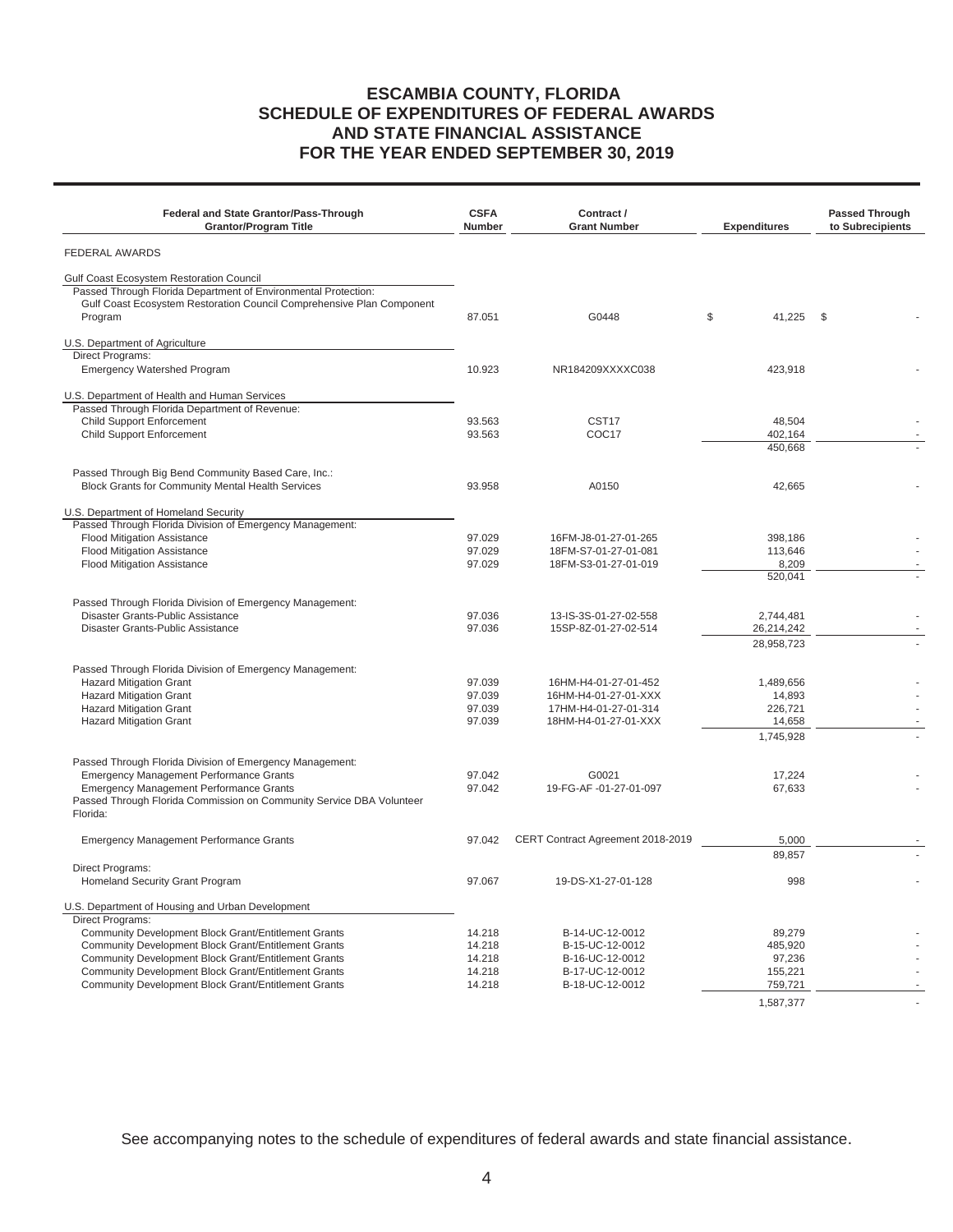## **ESCAMBIA COUNTY, FLORIDA SCHEDULE OF EXPENDITURES OF FEDERAL AWARDS AND STATE FINANCIAL ASSISTANCE – CONTINUED FOR THE YEAR ENDED SEPTEMBER 30, 2019**

| Federal and State Grantor/Pass-Through<br><b>Grantor/Program Title</b>                | CFDA/<br><b>CSFA</b><br>Number | Contract /<br><b>Grant Number</b> | <b>Expenditures</b> | <b>Passed Through</b><br>to Subrecipients |
|---------------------------------------------------------------------------------------|--------------------------------|-----------------------------------|---------------------|-------------------------------------------|
| U.S. Department of Housing and Urban Development-Continued                            |                                |                                   |                     |                                           |
| Direct Programs:                                                                      |                                |                                   |                     |                                           |
| Home Investment Partnerships Program                                                  | 14.239                         | M-13-DC-12-0225                   | 62.529              |                                           |
| Home Investment Partnerships Program                                                  | 14.239                         | M-14-DC-12-0225                   | 61,155              |                                           |
| Home Investment Partnerships Program                                                  | 14.239                         | M-16-DC-12-0225                   | 2,624               | 2.624                                     |
| Home Investment Partnerships Program                                                  | 14.239                         | M-17-DC-12-0225                   | 21,027              | 19,178                                    |
| Home Investment Partnerships Program                                                  | 14.239                         | M-18-DC-12-0225                   | 105,690             | 53,974                                    |
|                                                                                       |                                |                                   | 253,025             | 75,776                                    |
| U.S. Department of Justice                                                            |                                |                                   |                     |                                           |
| <b>Direct Programs:</b>                                                               |                                |                                   |                     |                                           |
| Edward Byrne Memorial Justice Assistance Grant Program                                | 16.738                         | 2016-DJ-BX-1080                   | 92,382              |                                           |
| Edward Byrne Memorial Justice Assistance Grant Program                                | 16.738                         | 2017-DJ-BX-0830                   | 82,164              |                                           |
| Passed Through Florida Department of Law Enforcement:                                 |                                |                                   |                     |                                           |
| Edward Byrne Memorial Justice Assistance Grant Program                                | 16.738                         | 2019-JAGC-ESCA-1-N2-072           | 50.000              |                                           |
|                                                                                       |                                |                                   | 224,546             |                                           |
| U.S. Department of Transportation                                                     |                                |                                   |                     |                                           |
| Passed Through Florida Department of Transportation:                                  |                                |                                   |                     |                                           |
| Highway Planning and Construction                                                     | 20.205                         | G0072                             | 167,947             |                                           |
| Highway Planning and Construction                                                     | 20.205                         | G0K38                             | 52,356              |                                           |
| Highway Planning and Construction                                                     | 20.205                         | G0M06                             | 237,692             |                                           |
|                                                                                       |                                |                                   |                     |                                           |
| Highway Planning and Construction                                                     | 20.205                         | G0M80                             | 416,816             |                                           |
| Highway Planning and Construction                                                     | 20.205                         | G0W17                             | 82,913              |                                           |
| <b>Highway Planning and Construction</b>                                              | 20.205                         | GO073                             | 103,866             |                                           |
|                                                                                       |                                |                                   | 1,061,590           |                                           |
| <b>Federal Transit Cluster</b>                                                        |                                |                                   |                     |                                           |
| <b>Direct Programs:</b>                                                               |                                |                                   |                     |                                           |
| State of Good Repair Grants Program                                                   | 20.525                         | FL-04-0181-00                     | 44,425              |                                           |
| Direct Programs:                                                                      |                                |                                   |                     |                                           |
| Federal Transit Formula Grants                                                        | 20.507                         | FL-90-X938-00                     | 3,425               |                                           |
| <b>Federal Transit Formula Grants</b>                                                 | 20.507                         | FL-90-X759-00                     | 203,989             |                                           |
| Federal Transit Formula Grants<br><b>Federal Transit Formula Grants</b>               | 20.507<br>20.507               | FL-90-X804-00<br>FL-90-X825-00    | 36,437<br>5.166     |                                           |
| <b>Federal Transit Formula Grants</b>                                                 | 20.507                         | FL-90-X990                        | 265,744             |                                           |
| Federal Transit Formula Grants                                                        | 20.507                         | FL-90-X877-00                     | 2,476               |                                           |
| <b>Federal Transit Formula Grants</b>                                                 | 20.507                         | FL 2019-034-00                    | 300,000             |                                           |
| <b>Federal Transit Formula Grants</b>                                                 | 20.507                         | FL2019-059-00                     | 3,433,635           |                                           |
|                                                                                       |                                |                                   | 4,250,872           |                                           |
| <b>Direct Programs:</b>                                                               |                                |                                   |                     |                                           |
| Bus and Facilities Formula Program                                                    | 20.526                         | FL-34-0021-00                     | 71,770              |                                           |
| Bus and Facilities Formula Program                                                    | 20.526                         | FL-2017-005-00                    | 768                 |                                           |
|                                                                                       |                                |                                   | 72,538              |                                           |
| Subtotal Federal Transit Cluster                                                      |                                |                                   | 4,367,835           |                                           |
|                                                                                       |                                |                                   |                     |                                           |
| Passed Through Florida Department of Transportation:<br>Formula Grant for Rural Areas | 20.509                         | G0R31                             | 80,939              |                                           |
|                                                                                       |                                |                                   |                     |                                           |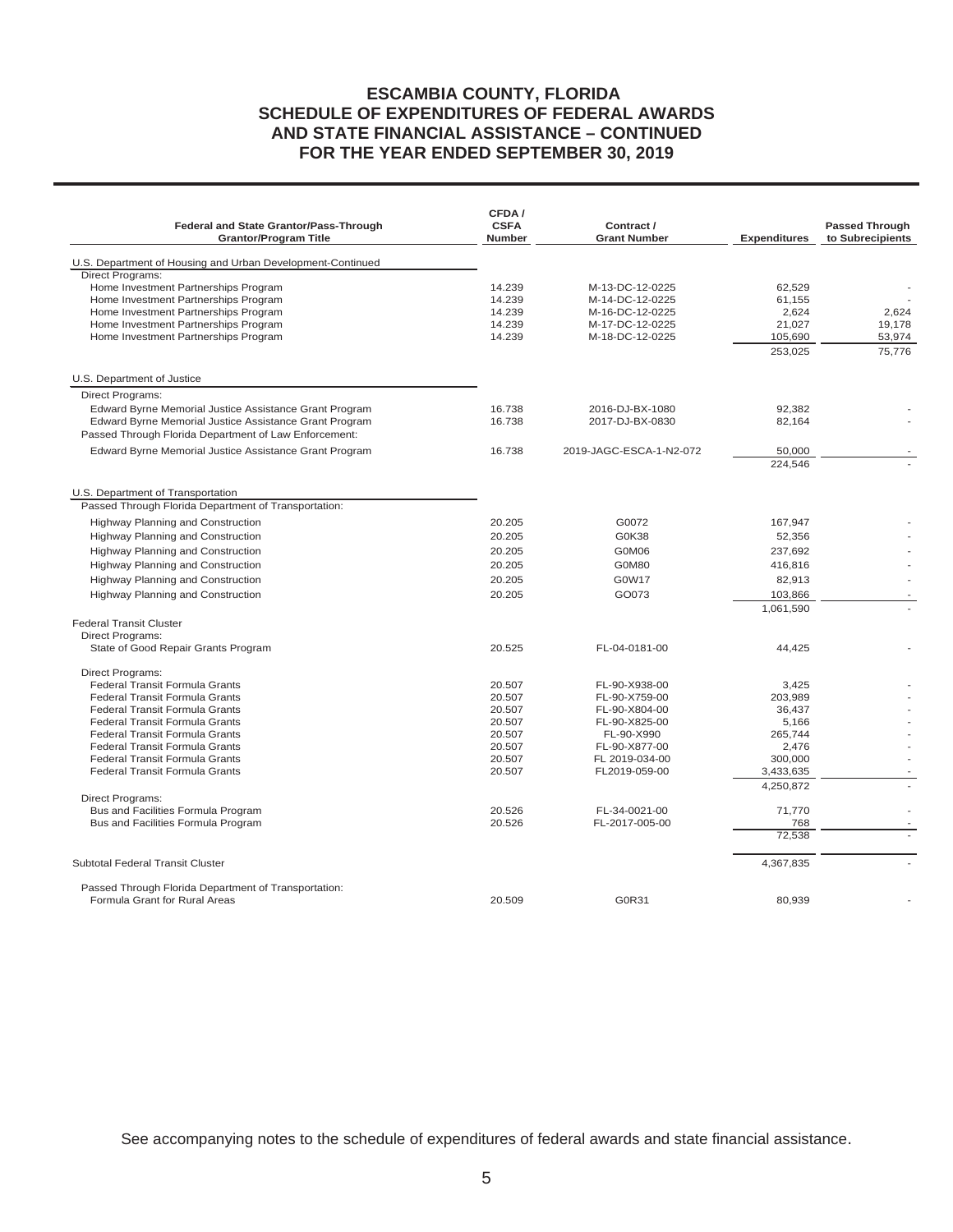## **ESCAMBIA COUNTY, FLORIDA SCHEDULE OF EXPENDITURES OF FEDERAL AWARDS AND STATE FINANCIAL ASSISTANCE – CONTINUED FOR THE YEAR ENDED SEPTEMBER 30, 2019**

| <b>Federal and State Grantor/Pass-Through</b><br><b>Grantor/Program Title</b>                                     | <b>CSFA</b><br><b>Number</b> | Contract /<br><b>Grant Number</b> | <b>Expenditures</b> |     | <b>Passed Through</b><br>to Subrecipients |
|-------------------------------------------------------------------------------------------------------------------|------------------------------|-----------------------------------|---------------------|-----|-------------------------------------------|
| U.S. Department of the Treasury                                                                                   |                              |                                   |                     |     |                                           |
| Direct Program:                                                                                                   |                              |                                   |                     |     |                                           |
| Resources and Ecosystems Sustainability, Tourist Opportunities, and Revived                                       |                              |                                   |                     |     |                                           |
| Economies of the Gulf Coast States                                                                                | 21.015                       | 1 RDCGR080046-01-00               | 9,370               |     |                                           |
| Resources and Ecosystems Sustainability, Tourist Opportunities, and Revived<br>Economies of the Gulf Coast States | 21.015                       | 1 RDCGR080048-01-00               | 56,319              |     |                                           |
| Resources and Ecosystems Sustainability, Tourist Opportunities, and Revived                                       |                              |                                   |                     |     |                                           |
| Economies of the Gulf Coast States<br>Resources and Ecosystems Sustainability, Tourist Opportunities, and Revived | 21.015                       | 1 RDCGR080049 -01-00              | 8,934               |     |                                           |
| Economies of the Gulf Coast States                                                                                | 21.015                       | 1 RDCGR080042-01-00               | 40,687              |     |                                           |
| Resources and Ecosystems Sustainability, Tourist Opportunities, and Revived                                       |                              |                                   |                     |     |                                           |
| Economies of the Gulf Coast States<br>Resources and Ecosystems Sustainability, Tourist Opportunities, and Revived | 21.015                       | 1 RDCGR080054-01-00               | 2,983               |     |                                           |
| Economies of the Gulf Coast States                                                                                | 21.015                       | 1 RDCGR080055-01-00               | 17,364              |     |                                           |
|                                                                                                                   |                              |                                   | 135,657             |     |                                           |
| U.S. Election Assistance Commission                                                                               |                              |                                   |                     |     |                                           |
| Passed Through Florida Department of State:                                                                       |                              |                                   |                     |     |                                           |
| Help America Vote Act Requirements                                                                                | 90.401                       | MOA 2017-2018-0001-ESC            | 11,418              |     |                                           |
| Help America Vote Act Requirements                                                                                | 90.401                       | MOA 2018-2019-001-ESC             | 108,864             |     |                                           |
| Help America Vote Act Requirements                                                                                | 90.401                       | MOA 2018-2019-002-ESC             | 5,640               |     |                                           |
|                                                                                                                   |                              |                                   | 125,922             |     |                                           |
| U.S. Environmental Protection Agency                                                                              |                              |                                   |                     |     |                                           |
| Gulf Coast Ecosystem Restoration Council Comprehensive Plan                                                       | 66.130                       | 00D81118                          | 35,829              |     |                                           |
| Direct Program:                                                                                                   |                              |                                   |                     |     |                                           |
| Gulf of Mexico Program                                                                                            | 66.475                       | D43616                            | 50,391              |     |                                           |
| <b>TOTAL FEDERAL AWARDS</b>                                                                                       |                              |                                   | \$<br>40,197,134 \$ |     | 75,776                                    |
| <b>STATE AWARDS</b>                                                                                               |                              |                                   |                     |     |                                           |
| Executive Office of the Governor                                                                                  |                              |                                   |                     |     |                                           |
| Direct Program:                                                                                                   |                              |                                   |                     |     |                                           |
| <b>Emergency Management Programs</b>                                                                              | 31.063                       | 19-BG-21-01-27-01-024             | \$<br>56,500        | -\$ |                                           |
| <b>Emergency Management Projects</b>                                                                              | 31.067                       | 19-CP-11-01-27-01-105-166         | 11,915              |     |                                           |
| Florida Department of Agriculture and Consumer Services                                                           |                              |                                   |                     |     |                                           |
| Direct Program:                                                                                                   |                              |                                   |                     |     |                                           |
| <b>Mosquito Control</b>                                                                                           | 42.003                       | 025495                            | 42,133              |     |                                           |
| Florida Department of Economic Opportunity                                                                        |                              |                                   |                     |     |                                           |
| Passed Through Enterprise Florida, Inc.:                                                                          |                              |                                   |                     |     |                                           |
| Local Economic Development Initiatives                                                                            | 40.012                       | 14-07                             | 183,424             |     |                                           |
| Local Economic Development Initiatives                                                                            | 40.012                       | <b>DIG 15-09</b>                  | 200,000             |     |                                           |
| Direct Program:<br>Florida Defense Infrastructure Grant                                                           | 40.012                       | S0031                             | 100,000             |     |                                           |
|                                                                                                                   |                              |                                   | 483,424             |     |                                           |
| Florida Department of Environmental Protection                                                                    |                              |                                   |                     |     |                                           |
| Direct Program:                                                                                                   |                              |                                   |                     |     |                                           |
| Statewide Surface Water Restoration and Wastewater Projects                                                       | 37.039                       | S0878                             | 101,850             |     |                                           |
| Direct Programs:                                                                                                  |                              |                                   |                     |     |                                           |
| Early Restoration Deepwater Horizon Oil Spill                                                                     | 37.081                       | S0779                             | 39,816              |     |                                           |
| Early Restoration Deepwater Horizon Oil Spill                                                                     | 37.081                       | S0705                             | 128,849             |     |                                           |
| Early Restoration Deepwater Horizon Oil Spill                                                                     | 37.081                       | S0927                             | 184                 |     |                                           |
|                                                                                                                   |                              |                                   | 168,849             |     |                                           |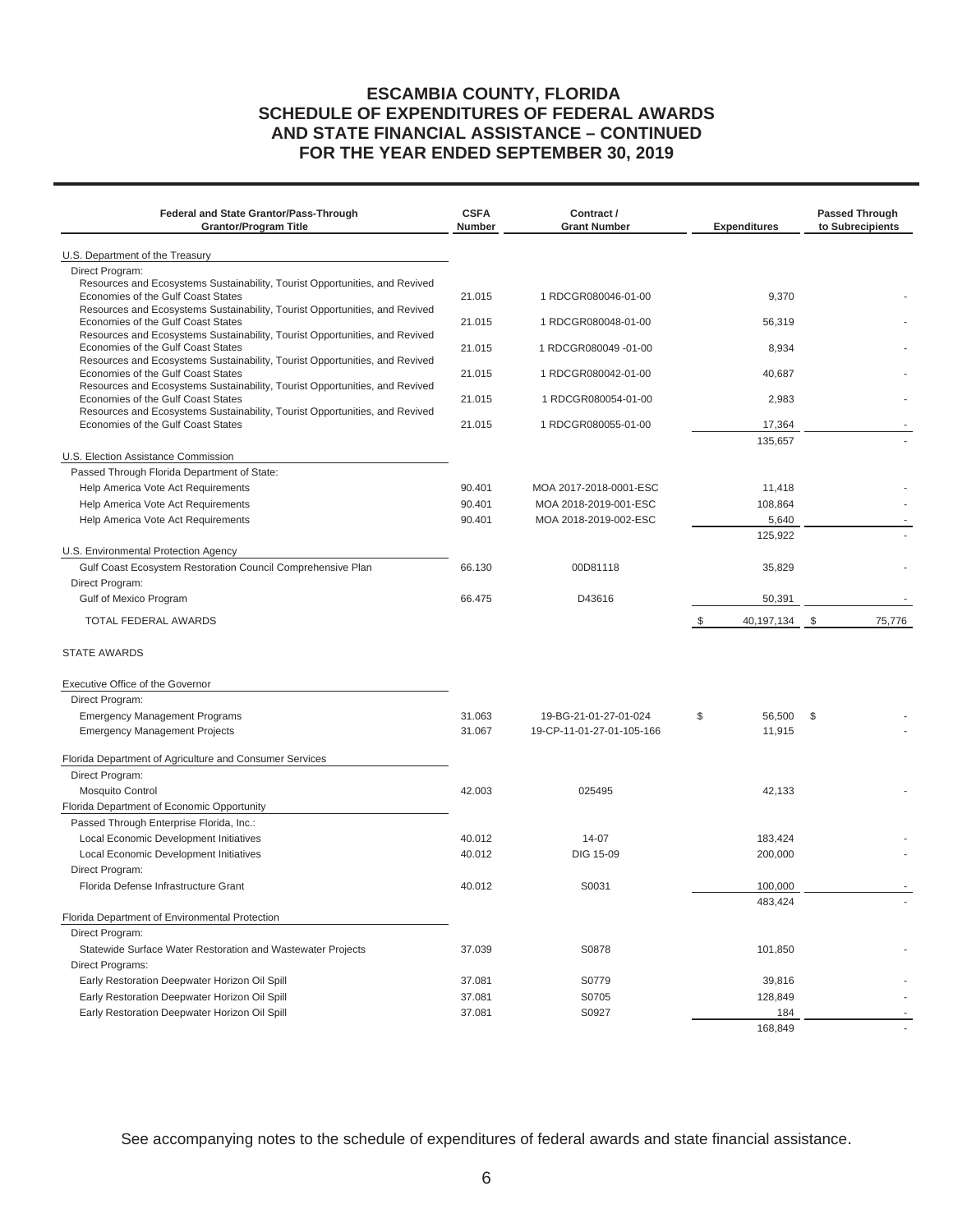## **ESCAMBIA COUNTY, FLORIDA SCHEDULE OF EXPENDITURES OF FEDERAL AWARDS AND STATE FINANCIAL ASSISTANCE – CONTINUED FOR THE YEAR ENDED SEPTEMBER 30, 2019**

| Federal and State Grantor/Pass-Through<br><b>Grantor/Program Title</b>                                                                                                                   | CFDA/<br><b>CSFA</b><br><b>Number</b> | Contract /<br><b>Grant Number</b> | <b>Expenditures</b> | <b>Passed Through</b><br>to Subrecipients |
|------------------------------------------------------------------------------------------------------------------------------------------------------------------------------------------|---------------------------------------|-----------------------------------|---------------------|-------------------------------------------|
| Florida Department of Health                                                                                                                                                             |                                       |                                   |                     |                                           |
| Direct Program:                                                                                                                                                                          |                                       |                                   |                     |                                           |
| <b>County Grant Awards</b>                                                                                                                                                               | 64.005                                | C7017                             | 26,994              |                                           |
| Florida Department of State and Secretary of State                                                                                                                                       |                                       |                                   |                     |                                           |
| Direct Program:                                                                                                                                                                          |                                       |                                   |                     |                                           |
| State Aid To Libraries                                                                                                                                                                   | 45.030                                | 19-ST-91                          | 115,188             |                                           |
| Florida Department of Transportation                                                                                                                                                     |                                       |                                   |                     |                                           |
| Direct Program:<br>Commission for the Transportation Disadvantaged (CTD) Trip and Equipment<br>Grant Program<br>Commission for the Transportation Disadvantaged (CTD) Trip and Equipment | 55.001                                | G1A24                             | 172,843             |                                           |
| <b>Grant Program</b>                                                                                                                                                                     | 55.001                                | G0X22                             | 218,010             |                                           |
| Commission for the Transportation Disadvantaged (CTD) Trip and Equipment<br><b>Grant Program</b>                                                                                         | 55.001                                | GOY02                             | 26.122              |                                           |
| Direct Program:                                                                                                                                                                          |                                       |                                   |                     |                                           |
| Public Transit Block Grant Program                                                                                                                                                       | 55.010                                | G0Z76                             | 942,970             |                                           |
| Direct Program:                                                                                                                                                                          |                                       |                                   |                     |                                           |
| <b>Transit Corridor Program</b>                                                                                                                                                          | 55.013                                | G1036                             | 434,059             |                                           |
| Direct Program:                                                                                                                                                                          |                                       |                                   |                     |                                           |
| Economic Development Transportation Project Fund                                                                                                                                         | 55.032                                | G0U96                             | 253,801             |                                           |
| Direct Program:                                                                                                                                                                          |                                       |                                   |                     |                                           |
| Economic Development Transportation Project Fund                                                                                                                                         | 55.039                                | G0W62                             | 500,000             |                                           |
| Florida Department of Education and Commissioner of Education                                                                                                                            |                                       |                                   |                     |                                           |
| Direct Program:                                                                                                                                                                          |                                       |                                   |                     |                                           |
| Coach Aaron Feis Guardian Program                                                                                                                                                        | 48.140                                | 96Z-90210-9D001                   | 220,612             |                                           |
| Florida Fish and Wildlife Conservation Commission                                                                                                                                        |                                       |                                   |                     |                                           |
| Direct Program:                                                                                                                                                                          | 77.005                                | 18212                             |                     |                                           |
| Derelict Vessel Removal Program                                                                                                                                                          |                                       |                                   | 8,042               |                                           |
| Direct Programs:                                                                                                                                                                         | 77.007                                | 15104                             | 39,312              |                                           |
| Artificial Reef Grants Program<br>Artificial Reef Grants Program                                                                                                                         | 77.007                                | 15153                             | 1,817,612           |                                           |
|                                                                                                                                                                                          |                                       |                                   | 1,856,924           |                                           |
| Florida Housing Finance Corporation                                                                                                                                                      |                                       |                                   |                     |                                           |
| Direct Programs:                                                                                                                                                                         |                                       |                                   |                     |                                           |
| State Housing Initiatives Partnership Program                                                                                                                                            | 40.901                                | <b>2017 SHIP</b>                  | 1,105,541           |                                           |
| State Housing Initiatives Partnership Program                                                                                                                                            | 40.901                                | 2018 SHIP                         | 250,935             |                                           |
| State Housing Initiatives Partnership Program                                                                                                                                            | 40.901                                | <b>2019 SHIP</b>                  | 272,506             | 23,265                                    |
|                                                                                                                                                                                          |                                       |                                   | 1,628,982           | 23,265                                    |
| <b>TOTAL STATE AWARDS</b>                                                                                                                                                                |                                       |                                   | \$<br>7,269,218     | 23,265<br>-\$                             |
| TOTAL FEDERAL AND STATE AWARDS                                                                                                                                                           |                                       |                                   | \$<br>47,466,352    | \$<br>99,041                              |
|                                                                                                                                                                                          |                                       |                                   |                     |                                           |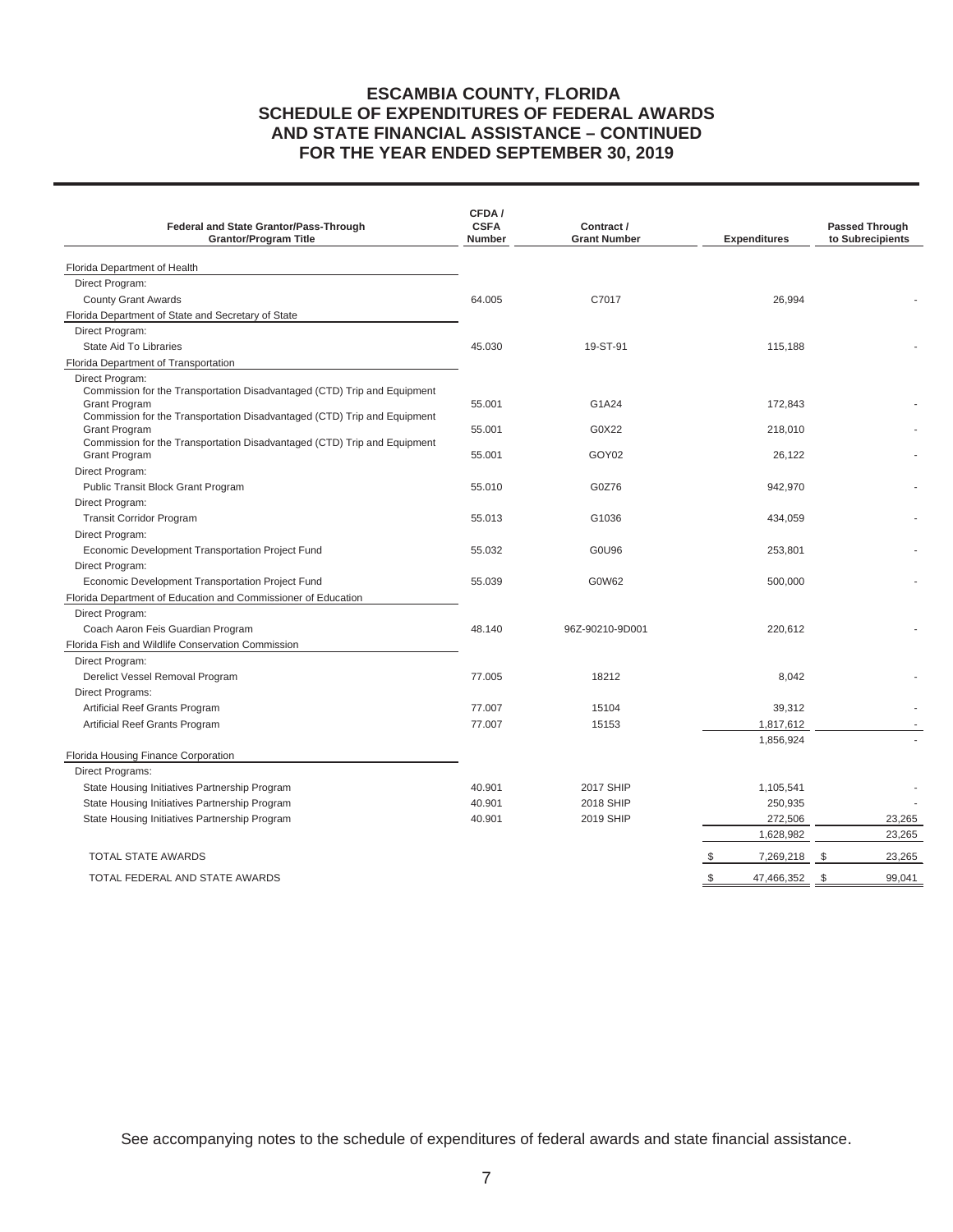#### **ESCAMBIA COUNTY FLORIDA NOTES TO THE SCHEDULE OF EXPENDITURES OF FEDERAL AWARDS AND STATE FINANCIAL ASSISTANCE FOR THE YEAR ENDED SEPTEMBER 30, 2019**

## **NOTE A – BASIS OF PRESENTATION**

The information in this schedule is presented in accordance with the requirements of Title 2 U.S. *Code of Federal Regulations* (CFR) Part 200, *Uniform Administrative Requirements, Cost Principles, and Audit Requirements for Federal Awards* (Uniform Guidance) and Chapter 10.550, *Rules of the Auditor General*. Therefore, some amounts presented in this schedule may differ from amounts presented in or used in the preparation of the basic financial statements.

#### **NOTE B – SUMMARY OF SIGNIFICANT ACCOUNTING POLICIES**

The accompanying Schedule of Expenditures of Federal Awards and State Financial Assistance includes the federal and state grant activity of Escambia County, Florida, under programs of the federal and state government for the year ended September 30, 2019. Expenditures reported on the schedule are reported on the modified accrual basis of accounting. Escambia County, Florida did not elect to utilize the ten percent de minimis indirect cost rate allowed under the Uniform Guidance.

#### **NOTE C – MATCH**

The County's match on Federal Transit Administration grants is received from the State of Florida as a non-cash award via Florida Toll Road Credits.

## **NOTE D – EXPENDITURES INCURRED IN PRIOR FISCAL YEAR**

Total CFDA 97.036 expenditures for contract 13-IS-3S-01-27-02-558 of \$2,744,481 were incurred in a prior fiscal year and obligated by FEMA in the current fiscal year.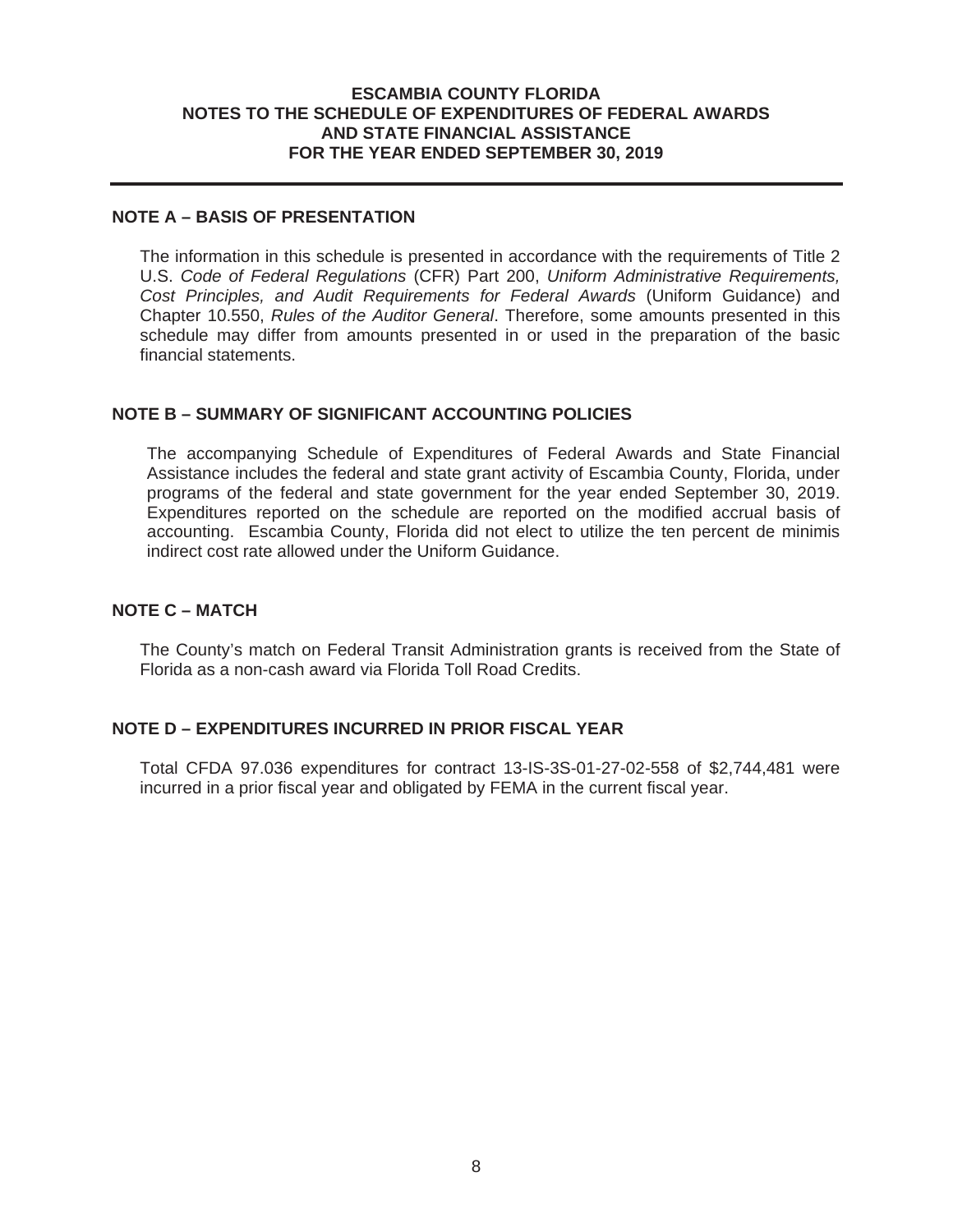## **ESCAMBIA COUNTY FLORIDA SCHEDULE OF FINDINGS AND QUESTIONED COSTS FOR THE YEAR ENDED SEPTEMBER 30, 2019**

## **A. SUMMARY OF AUDITOR RESULTS**

## **FINANCIAL STATEMENTS**

| Type of auditors' report issued:<br>Internal control over financial reporting:                                                          | <b>Unmodified Opinion</b>                        |  |  |  |  |
|-----------------------------------------------------------------------------------------------------------------------------------------|--------------------------------------------------|--|--|--|--|
| Material weakness(es) identified?                                                                                                       | $\frac{1}{2}$ yes $\frac{1}{2}$ no               |  |  |  |  |
| Significant deficiency (ies) identified that are<br>not considered to be material weakness(es)?                                         | yes <u>v</u> none reported                       |  |  |  |  |
| Noncompliance material to financial statements<br>noted?                                                                                | <u>_______</u> yes __ <b>∨</b> __ no             |  |  |  |  |
| FEDERAL AWARDS AND STATE FINANCIAL ASSISTANCE                                                                                           |                                                  |  |  |  |  |
| Internal control over major programs:<br>Material weakness(es) identified?                                                              | ______ yes __ <b>∨</b> _ no                      |  |  |  |  |
| Significant deficiency(ies) identified that are                                                                                         |                                                  |  |  |  |  |
| not considered to be material weakness(es)?                                                                                             | yes <u>v</u> none reported                       |  |  |  |  |
| Type of auditors' report issued on compliance<br>for major programs:                                                                    | <b>Unmodified Opinion</b>                        |  |  |  |  |
| Any audit findings disclosed that are required<br>to be reported in accordance with the Uniform<br>Guidance or Chapter 10.550, Rules of |                                                  |  |  |  |  |
| the Auditor General?                                                                                                                    | $\rule{1em}{0.15mm}$ yes $\rule{1em}{0.15mm}$ no |  |  |  |  |
| <b>IDENTIFICATION OF MAJOR PROGRAMS</b>                                                                                                 |                                                  |  |  |  |  |
| <b>Federal Program</b>                                                                                                                  |                                                  |  |  |  |  |
| CFDA No. 14.218 Community Development Block Grant/Entitlement Grants<br>CFDA No. 97.036 Disaster Grants-Public Assistance               |                                                  |  |  |  |  |

| Dollar threshold used to distinguish<br>between type A and type B programs: | \$1,205,914             |  |
|-----------------------------------------------------------------------------|-------------------------|--|
| Auditee qualified as low-risk auditee?                                      | $\_\_\\$ ves $\_\_\$ no |  |